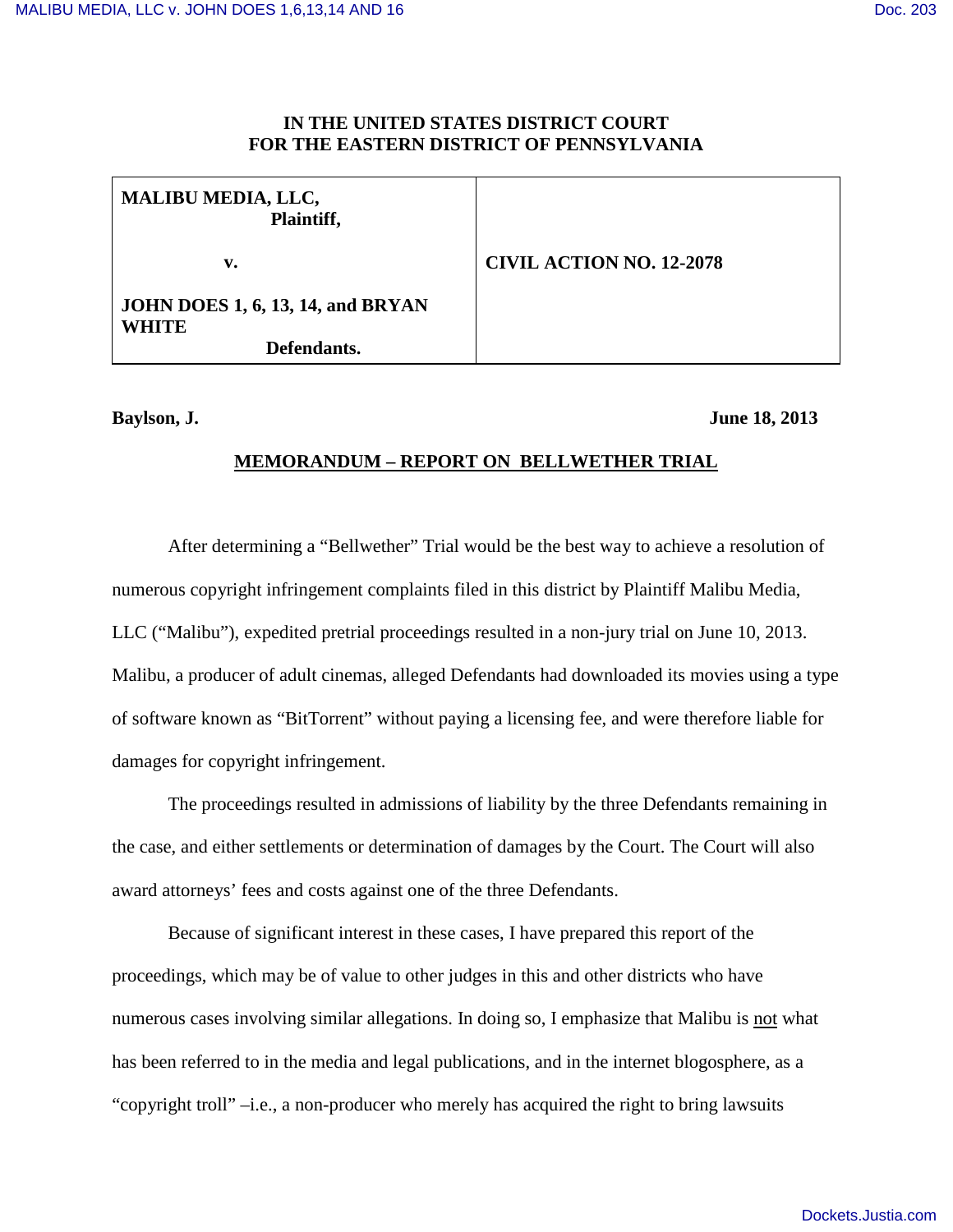against alleged infringers.<sup>[1](#page-1-0)</sup> Rather, Malibu is an actual producer of adult films and owns valid copyrights, registered with the United States Copyright Office, in its works. $2$ 

 This report will be, purposely, factual and "plain vanilla" in its tone. My purpose is not to criticize any party or counsel, but rather to report on the pleadings, discovery, and case management aspects, and what management devices I employed to bring the matter to a relatively speedy and fair conclusion.

# **Initial Filings**

<u>.</u>

Three complaints originally filed by Malibu in April 2012, naming a total of 52

defendants denominated as "John Does," were assigned to my calendar. Malibu promptly filed a Motion for Leave to serve third party subpoenas on internet service providers ("ISPs"), $3$  in order to determine the actual names and addresses of the John Doe Defendants. (ECF 4). In support of its motion, Malibu asserted that it had valid internet protocol ("IP") address for each infringing party. Malibu documented an extensive and expensive investigation, as a result of which it was

<span id="page-1-0"></span><sup>&</sup>lt;sup>1</sup> President Obama has personally condemned the practice of copyright trolls and patent trolls clogging the courts, see White House, Fact Sheet: White House Task Force on High-Tech Patent Issues (2013), available at [http://www.whitehouse.gov/the-press-office/2013/06/04/fact-sheet-white-house-task-force-high-tech-patent-issues,](http://www.whitehouse.gov/the-press-office/2013/06/04/fact-sheet-white-house-task-force-high-tech-patent-issues) and Chief Federal Circuit Judge Randall Rader, in a recent New York Times article, made similar comments, see Randall R. Rader et al., Make Patent Trolls Pay in Court, N.Y. Times, June 4, 2013, available at http://www.nytimes.com/2013/06/05/opinion/make-patent-trolls-pay-in-court.html. Many internet blogs commenting on this and related cases ignore the rights of copyright owners to sue for infringement, and inappropriately belittle efforts of copyright owners to seek injunctions and damages.

<span id="page-1-1"></span><sup>&</sup>lt;sup>2</sup> To be sure pornographic movies are not to everyone's taste, but media reports, as well as proceedings in another case before me, Free Speech Coalition et al. v. Holder, Civil Action No. 09-4607, have documented the frequency and prevalence of pornographic material on the internet, much of it for free and available to adults and minors of any age. My initial opinion dismissing the complaint in the Free Speech case is published at 729 F. Supp. 2d 691, 746 (E.D. Pa. 2010), affirmed in part and vacated in part, 677 F.3d 519 (3d Cir. 2012). Following remand, a non-jury trial was conducted in June 2012 and a decision will be forthcoming.

<span id="page-1-2"></span> $3$  Internet Service Providers ("ISPs") provide internet services to businesses, government and individuals. Two of the largest in the United States are Comcast and Verizon, but there are many others. Both Comcast and Verizon, and presumably other ISPs, employ significant digital databases by which they can supply the names and addresses of their subscribers according to an internet protocol address. They are frequently requested to provide this information to law enforcement and other government agencies, and have now become accustomed to subpoenas requiring they provide this information to parties in civil litigation, as well.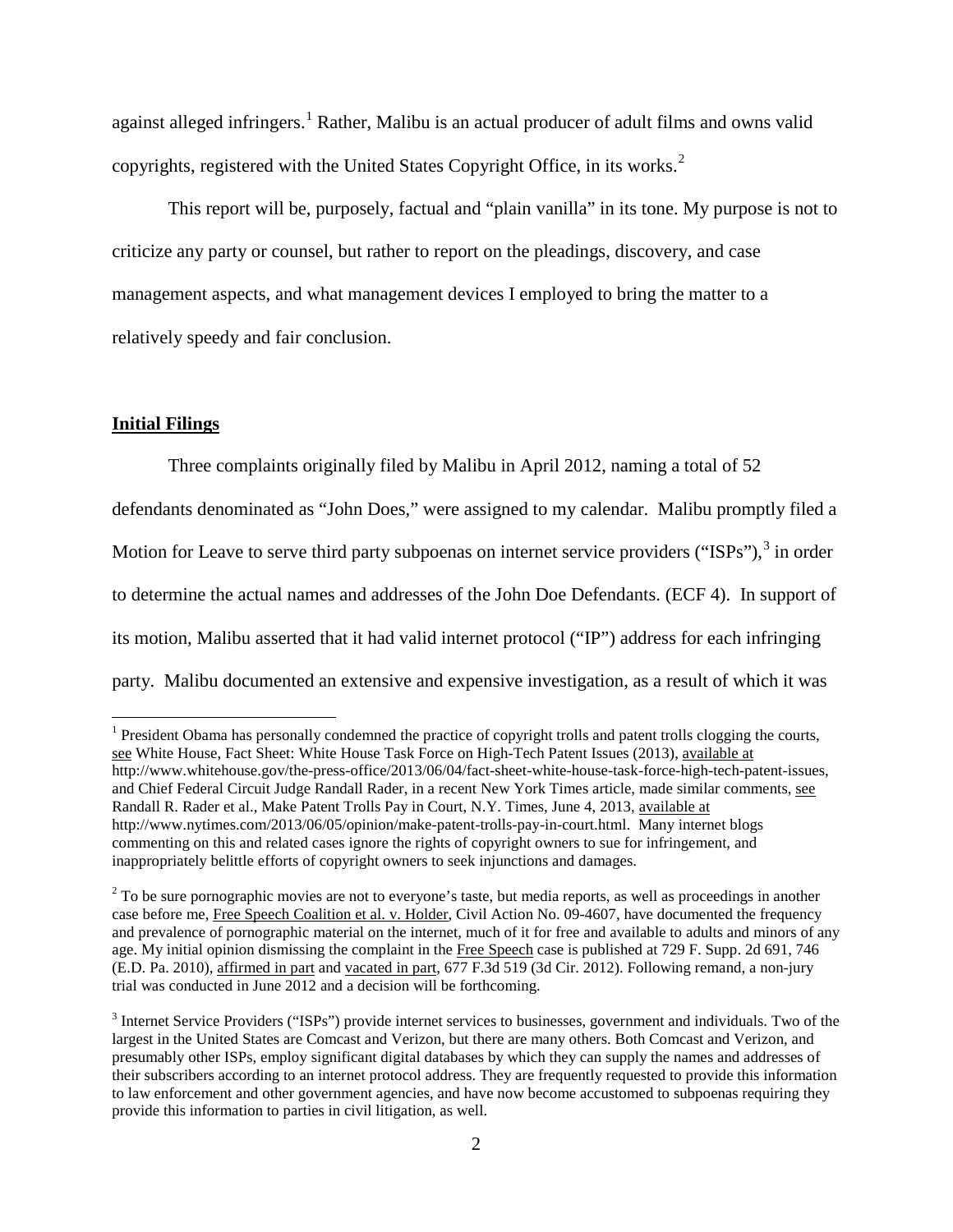able to obtain internet addresses for the individuals who it asserted had illegally copied its movies. Malibu alleged this information was sufficient to support its selection of the John Doe Defendants. A hearing was held on May 14, 2012. (ECF 7). The Court's resolution, in an Order dated May 18, 2012, was to grant the motion to serve the subpoenas in part. (ECF 8).<sup>[4](#page-2-0)</sup> Specifically, Plaintiffs were afforded the opportunity to serve the ISPs with Rule 45 subpoenas, commanding each ISP to provide Plaintiff with the true names and addresses of the Doe Defendants to whom the IP addresses were assigned. Plaintiffs also were directed to attach a Court-Directed Notice to the Rule 45 subpoenas and to instruct the ISPs to distribute copies of the Notice to each Doe Defendant, informing them that they shall have 21 days to file motions to quash or vacate the subpoenas. (Id.).

 Several of the six John Doe Defendants identified as subscribers by the ISPs filed Motions to Dismiss the Complaint and/or to Quash the Subpoenas, asserting that there wasn't sufficient evidence to require the ISPs to reveal their identities. (ECF 9). One motion was later withdrawn, leaving five pending before the Court. Those five motions essentially sought three types of relief:

 1. Quashing the subpoenas to the ISPs on the grounds that Malibu did not have sufficient facts on which to have third party subpoenas issued.

 $\overline{a}$ 

 2. That the joinder of multiple John Doe Defendants in one Complaint was not proper and that the defendants who had been served should be severed from other defendants.

 3. That the allegations of the Complaint were not only untrue, but very embarrassing (because they dealt with downloading pornographic movies),

<span id="page-2-0"></span><sup>&</sup>lt;sup>4</sup> Throughout this opinion, this Court will make references to various opinions and orders entered, and assumes that the reader has access to this Court's docket through PACER, the federal courts' publicly available digital access to court documents. To repeat the contents of these significant orders in this case, even in summary form, would unnecessarily elongate this Report. The court's Memoranda of October 3, 2012 (ECF 22), January 3, 2013 (ECF 55) and March 6, 2013 (ECF 118) contain many details about the factual and legal issues involved.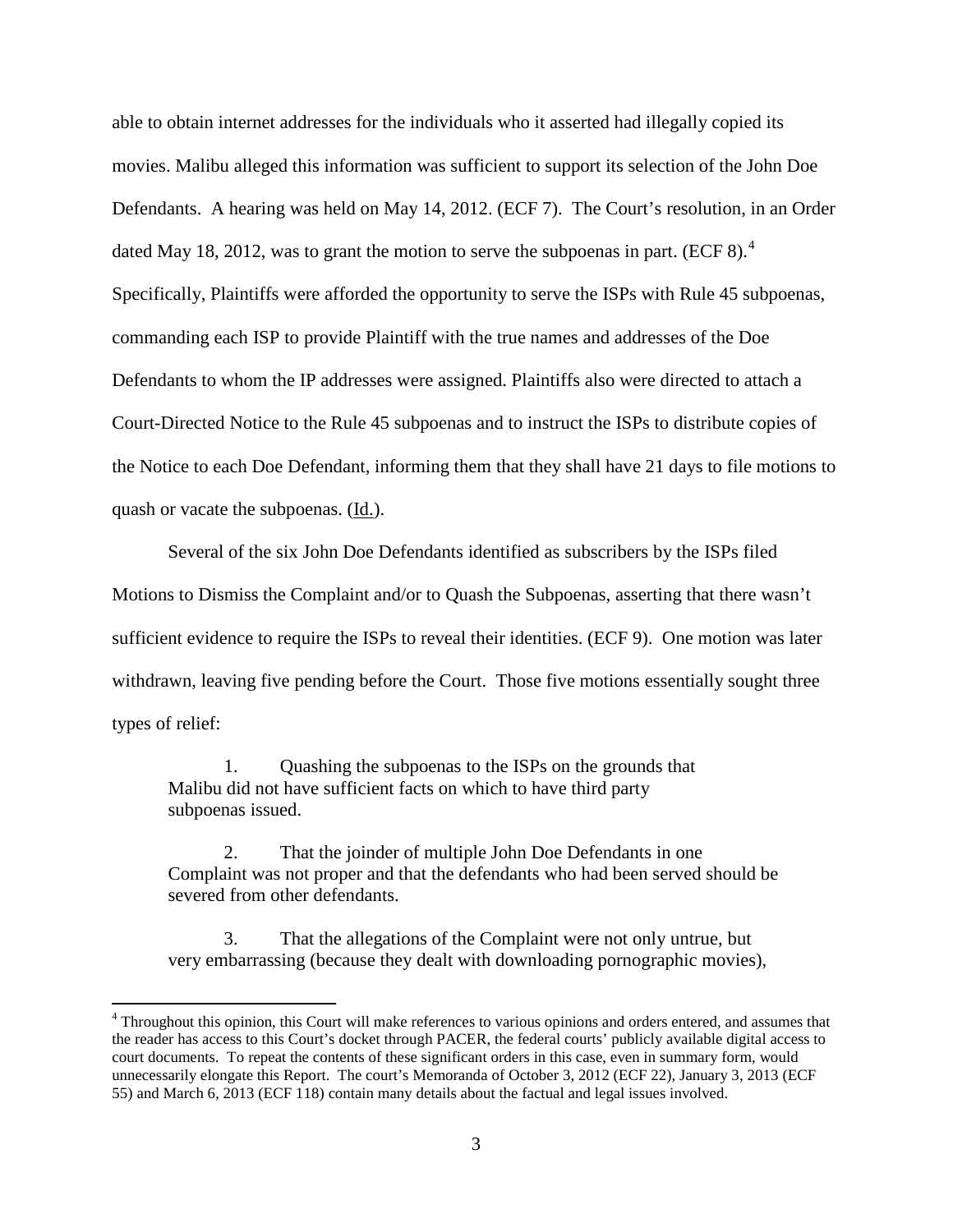and therefore the John Doe Defendants should be allowed to proceed anonymously.

 On August 16, 2012, Chief Judge Joyner, realizing that a large number of these cases had been filed in this District and were assigned to different judges, issued an Order directing that all of the Malibu cases filed in this District were referred to me "for monitoring and coordination of the following issues: severance of defendants, the statute of limitations, discovery, scheduling of arbitration hearings, civil negotiations and trial dates." (ECF 12). However, Chief Judge Joyner also ordered that any cases subject to his August 16 Order remain on the calendar of the judge to whom it was assigned pending further order. A number of my colleagues have consulted me from time to time, and I advised them that I had scheduled a Bellwether trial to take place after discovery and expert opinions. I recommended that they stay their cases, pending the trial.

 A hearing was held on September 18, 2012 to review the status of the case and determine what issues were important for pretrial discovery, so that the case could proceed to a resolution. In a Memorandum dated October 3, 2012, I reviewed the proceedings up to that point and determined that the best, if not the only, way to advance the litigation would be to designate the five individuals with outstanding Motions to Quash the Subpoenas or Dismiss the Complaint as Defendants as to whom a Bellwether trial would proceed.<sup>[5](#page-3-0)</sup> (ECF 21 & 22). I concluded that Malibu had expended considerable effort and expense to determine the IP addresses of the infringing parties, and the technology employed by its consultants – both of whom were located in Germany and who testified at the trial of June 10, 2013 – was valid. (Memorandum, at 6-14) (ECF 21). I ordered that the ISPs comply with the Rule 45 subpoenas and tender the identifying information of the five Doe Defendants with outstanding motions before the Court to Plaintiff.

<u>.</u>

<span id="page-3-0"></span> $<sup>5</sup>$  Eventually, the Court determined that the three cases should be consolidated and all proceedings were then</sup> docketed in Civil Action 12-2078.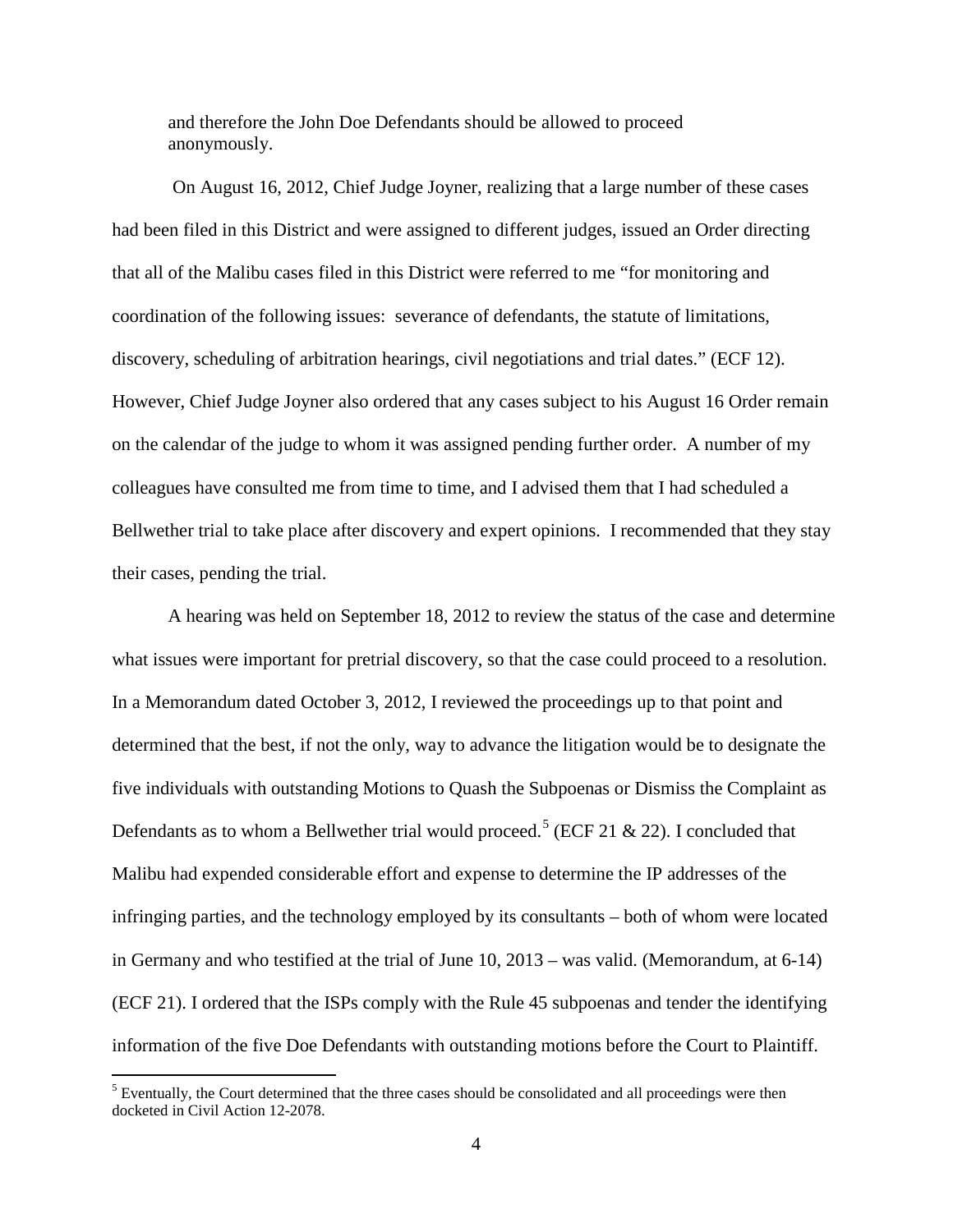In turn, I ordered Plaintiff to effectuate service of the Complaints on those five Defendants within 10 days. (ECF 22). I stayed the litigation as to the remaining defendants in the three cases.  $(\underline{Id.})^{6}$  $(\underline{Id.})^{6}$  $(\underline{Id.})^{6}$ 

Service was eventually effectuated on the five Doe Defendants. (See, e.g., ECF 30 in Civil Action 12-2078) (relating that service of process was made on the individual named as John Doe 16 on October 20, 2012).

On November 2, 2012, Malibu filed an Amended Complaint. (ECF 34).

 One of the owners of Malibu, Colette Field, filed an affidavit on December 5, 2012 asserting personal knowledge that Malibu was the copyright owner of the movies as to which the illegal downloading/copyright infringement had taken place. (ECF 43). This affidavit, in combination with the affidavit that had been filed documenting the technology employed by Malibu to determine the internet addresses, supplied the Court with a solid factual basis upon which to conclude there was "plausibility" to Malibu's infringement claims and to deny the Motions to Dismiss that had been filed by the Doe Defendants. (ECF 55). I also rejected Defendants' arguments that all members of a BitTorrent "swarm" were indispensable parties under Rule 19. (Id.).

 After counsel met to discuss discovery, and filed a Rule 26(f) Report (ECF 37), a Rule 16 conference was held on November 28, 2012, which resulted in a detailed Scheduling Order

 $\overline{a}$ 

<span id="page-4-0"></span> $<sup>5</sup>$  As stated, there were initially 52 John Doe Defendants named across the three complaints. By the time of the</sup> Court's Order on October 3, 2012, Malibu had voluntarily dismissed 43 of the Doe Defendants because the timeline for service of process under Fed. R. Civ. P. 4(m) had expired. (See ECF 16, 17, and 23 in Civil Action No. 12-2088; ECF 15, 18 in Civil Action No. 12-2084; and ECF 13 in Civil Action No. 12-2078). This yielded three remaining Doe Defendants – separate from the five who were designated as Defendants in the Bellwether trial – as to whom litigation was stayed. At the trial of June 10, 2013, Plaintiff's counsel stated the three remaining Does also been voluntarily dismissed. He explained that ISPs such as Comcast and Verizon do not keep the data necessary for correlating an internet protocol address with a name and address of a subscriber for lengthy periods of time – hence the need for voluntary dismissals. Apparently, Malibu decided as a matter of strategy that having the opportunity to gather evidence and prove its case as to the five individuals who were designated as Defendants for the Bellwether trial was sufficient for its purposes.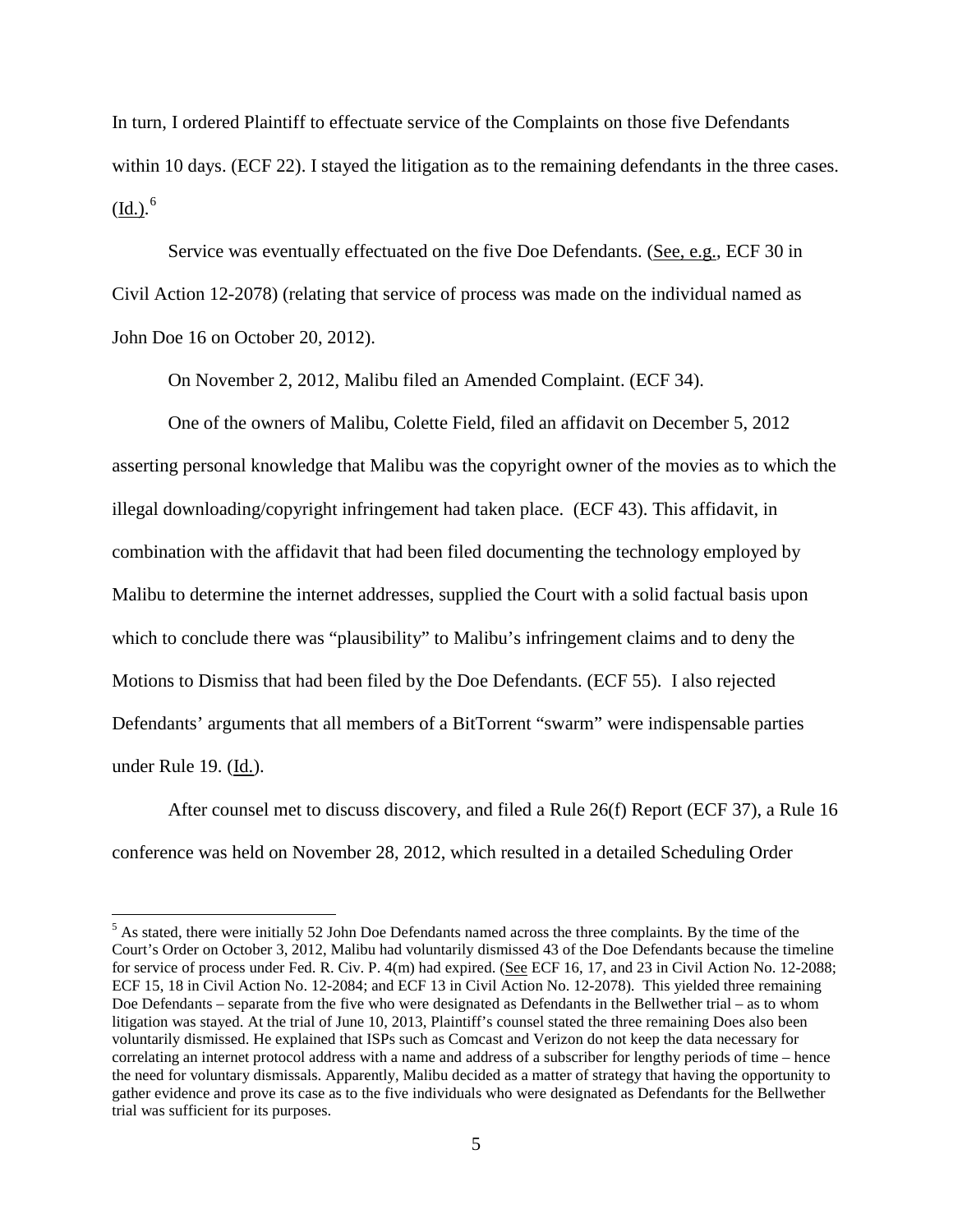leading up to the Bellwether trial. (ECF 40). On December 28, 2012, the Court issued an order compelling discovery against Defendants because they had not answered Malibu's discovery requests. (ECF 54). After a number of depositions had taken place, the Court set deadlines for Rule 37 motions to prevent delay in resolving discovery disputes. There were a few conferences with counsel to resolve such discovery disputes. Most of these were held by telephone and a record was made, through the Court's digital audio recording system.

 When Defendants answered the Amended Complaint, they pled affirmative defenses and counterclaims that principally alleged abuse of process by Plaintiff in making untrue and unjustified allegations. (See, e.g., ECF 34, 58, 59). On March 6, 2013, I issued an extensive Order and Memorandum denying Malibu's Motions to Strike the Affirmative Defenses and granting its Motions to Dismiss the Counterclaims, but without prejudice and with leave to amend. (ECF 103 and 117). By this point, one of the five Defendants (John Doe 6) had been voluntarily dismissed (ECF 82), and by the time of trial, an additional Defendant (John Doe 14) was as well (ECF 113). This left three John Doe Defendants for trial – John Doe 1, John Doe 13, and John Doe 16 – only one of whom, John Doe 16, filed an Amended Counterclaim. (ECF 109).

#### **Joinder and Severance**

As noted above, when the three cases assigned to me were filed, there were multiple defendants in each case. Plaintiff, when faced with a motion to sever, asserted that the defendants were properly joined in a single complaint as members of a "swarm," a term of art relating to the functioning of the BitTorrent software. According to testimony at trial, the BitTorrent software works automatically, joining together multiple internet subscribers (the "swarm") who are seeking to download the same movie at the same time. These individuals do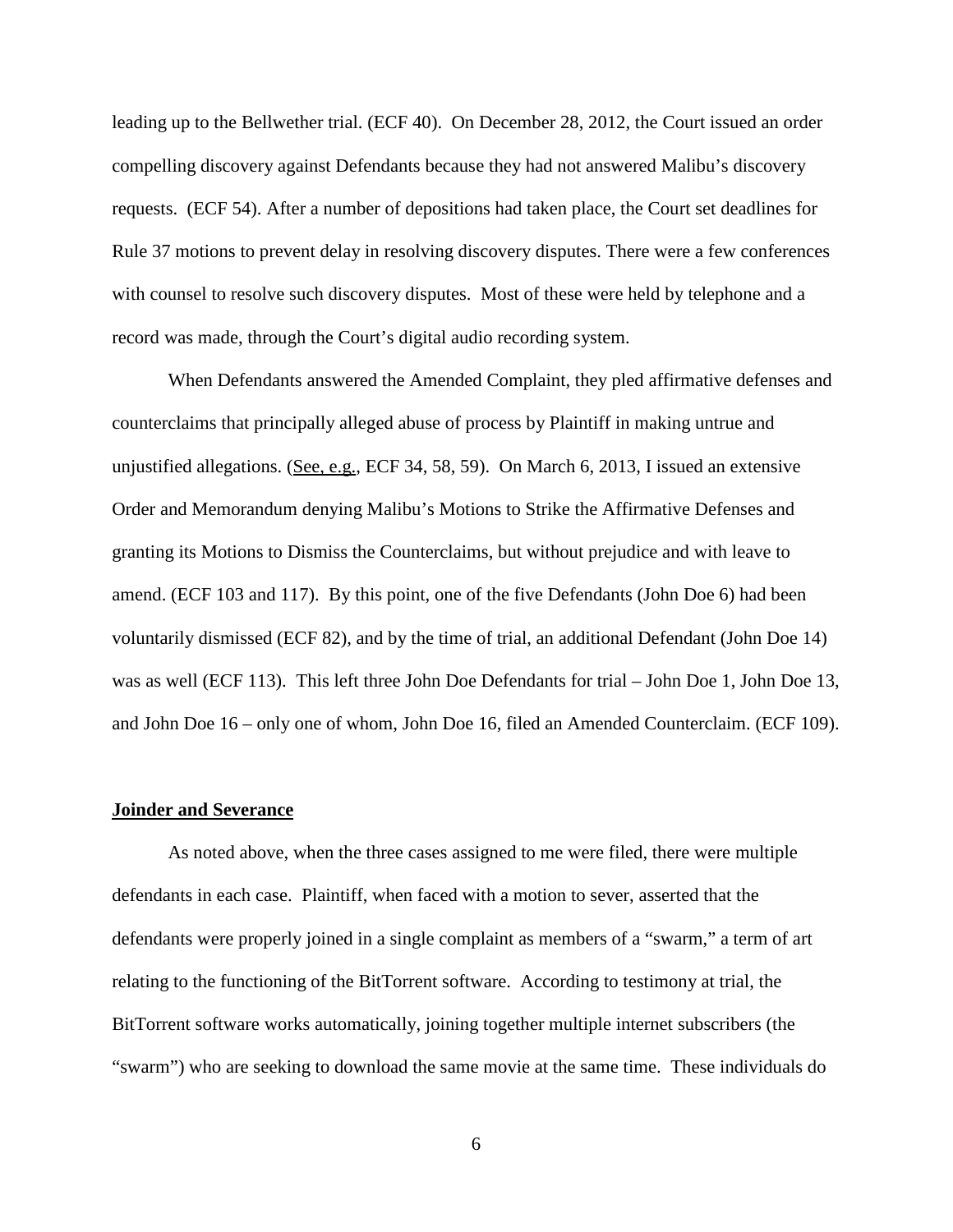not know each other. The software sends different "bits" of the same movie to different users and when the overall download is completed, each internet subscriber who has logged on to the software will have the complete movie on his or her own computer hard drive.

I have previously cited decisions by other judges when faced with similar motions to sever in BitTorrent litigation. (See Memorandum, at 9-10, 14-17) (ECF 21). Some judges have allowed joinder of these multiple defendants in the same complaint because they reasoned the plaintiff's allegation that the defendants were part of the same "swarm" allowed for permissive joinder under Rule 20(a). Other judges have denied joinder, and in some instances, judges have even stricken complaints because they suspected the plaintiff's joinder of many defendants in the same complaint was done to avoid paying multiple filing fees. (Id. at 16). Another option is to stay proceedings against some defendants.

Malibu's Amended Complaint was limited to the five defendants still in the case.

 I now believe that joinder of multiple defendants in a single complaint alleging copyright infringement through the use of BitTorrent technology is neither necessary nor appropriate. This conclusion is reflected in my Order and Memorandum denying Defendants' Motions to Dismiss the Amended Complaint for failure to join indispensable parties under Rule 19. (ECF 55). As I held then and believe even more firmly now, members of BitTorrent "swarms" are not essential parties for copyright infringement suits involving BitTorrent technology because the "swarm" is formed automatically by the software, and not by any actual association of these defendants. Moreover, there are downsides to allowing permissive joinder. As trial judges are well aware, a large number of defendants in a single complaint poses significant management problems and often delays disposition of cases. Further, joining multiple defendants allows the plaintiff to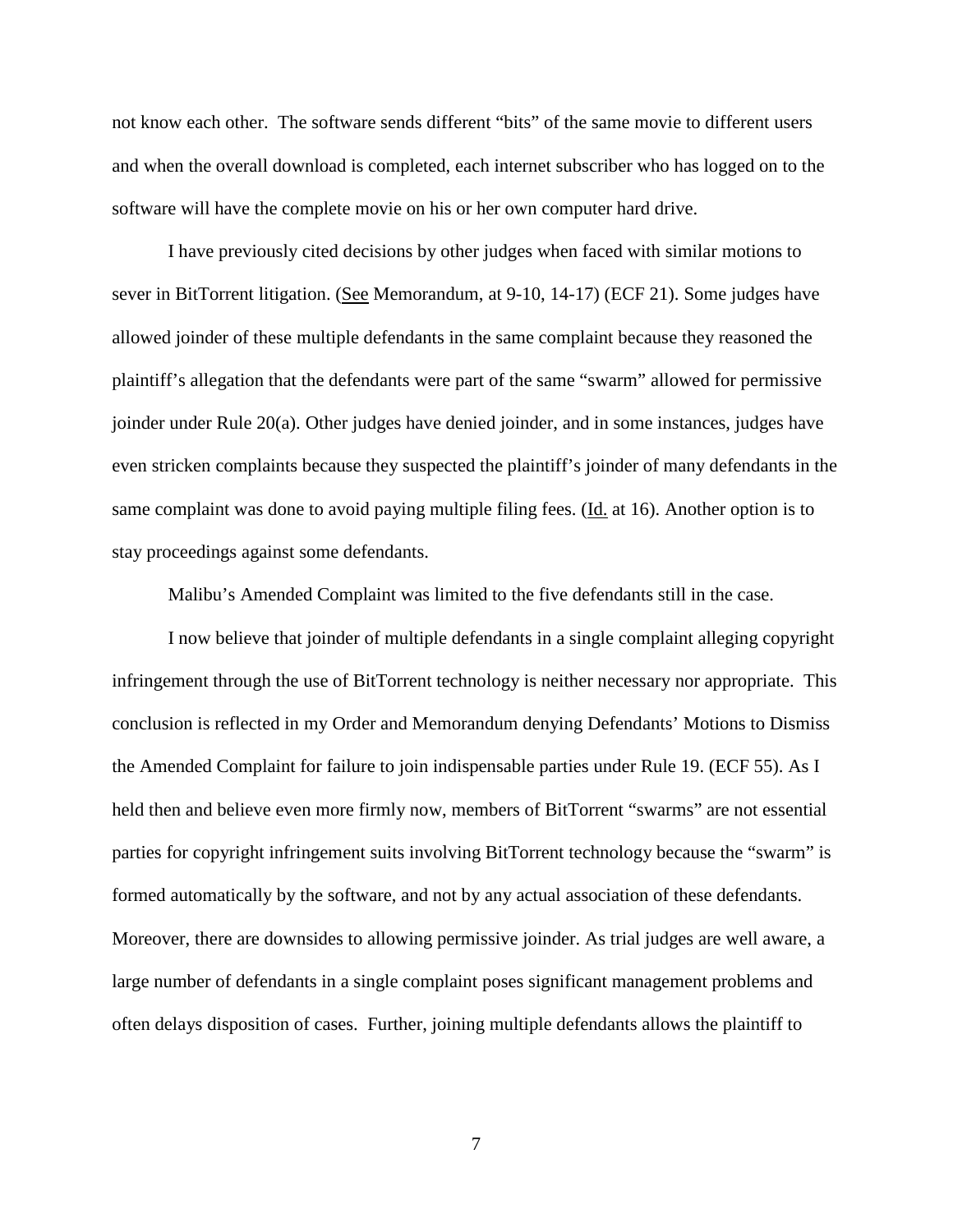avoid separate filing fees, and also pressures individual defendants to settle because their costs of defending a multi-party case are likely to be larger than if there is only one defendant.

 For these reasons, and based on the record made in this case, I recommend against requiring joinder under Rule 19 and also against allowing it under Rule 20(a).

 Malibu's counsel at the trial advised that although Malibu used to sue multiple defendants in a single complaint, it has since changed its practice. Its recent cases, counsel related, have been filed against a single defendant, alleging copyright infringement by that individual of a specific movie or movies.

# **Pre-Trial Proceedings – Discovery Disputes, Admissibility of Evidence, and the Use of a Court-Appointed Expert**

 Serious disputes concerning expert reports, the exchange of discovery materials, and the authenticity and admissibility of evidence, arose in April 2013.

First, there was a dispute concerning the preparation and service of expert reports. Plaintiff experienced a problem with meeting its deadline for serving its expert report, in part because its designated expert had died shortly before the deadline. A partner of Malibu's designated expert who had also been involved in the work took over, and after a short and understandable delay, Plaintiff did serve its expert report. None of the three John Doe Defendants who at that time were still facing a trial had designated an expert or served an expert report. Two of the three remaining Defendants intended to admit liability, and the trial as to them would be limited to damages.

Second, a dispute arose concerning the "readability" of the hard drive produced by Defendant John Doe 16 as part of discovery. Plaintiff's counsel belatedly learned from Plaintiff's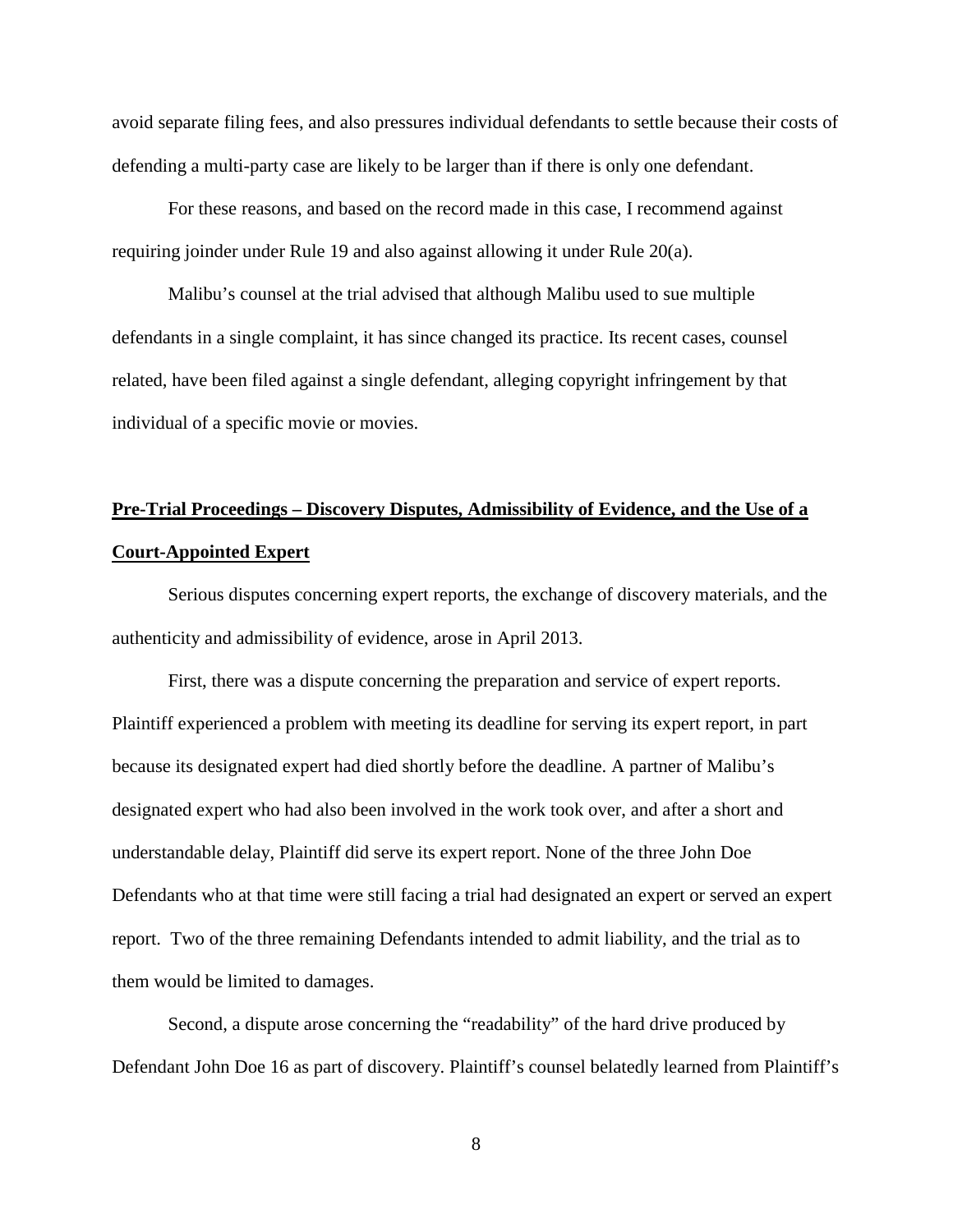expert that he was not able to "read" the contents of the drive. Accordingly, Plaintiff filed an "emergency motion" on May 2, 2013, asserting fraud and seeking entry into Defendant's home in order to make "forensic copies" of his hard drives. (ECF 125). I held a number of telephone conferences on this issue, as I was principally concerned with either party intending to use exhibits at trial which had not been exchanged before trial. Although these exhibits were computer hard drives rather than documents, pretrial exchange was essential to prevent the trial from being bogged down with disputes about the authenticity and admissibility of the evidence. I issued a Memorandum and Order requiring an exchange of these hard drives on May 8, 2013 (specifically, ordering John Doe 16 to send Plaintiff a new copy of his hard drive and ordering Plaintiff to send John Doe 16 a copy of the drive it received). (ECF 133). Malibu withdrew the emergency motion<sup>[7](#page-8-0)</sup>, but as a result of the further exchange, asserted that John Doe 16 had manipulated his computer.

Accordingly, the third issue that arose before trial was whether Defendant John Doe 16 had intentionally fabricated evidence by manipulating his hard drive during discovery. Plaintiff filed a motion alleging such to be the case and attached a Declaration by its expert supporting the allegation. (ECF 140).

I decided to have a hearing pursuant to Federal Rule of Evidence 104 to provide an opportunity for live testimony by both Plaintiff's expert and John Doe 16 as to the readability, authenticity, and ultimately admissibility, of the various hard drives and computer-based data that had been exchanged between the parties during discovery. At the hearing, Plaintiff's expert

 $\overline{a}$ 

<span id="page-8-0"></span><sup>&</sup>lt;sup>7</sup> Because the attorney for John Doe 16 had spent a large amount of time defending against the emergency motion, which was then withdrawn, I awarded attorneys' fees in favor of John Doe 16 and against Malibu for the time that had been taken by John Doe 16's attorney to defend this motion. (ECF 134). Although the issue was important, it was not an "emergency" and could have been more suitably dealt with by candid exchanges of information between counsel, and, if left unresolved, seeking a conference with the Court.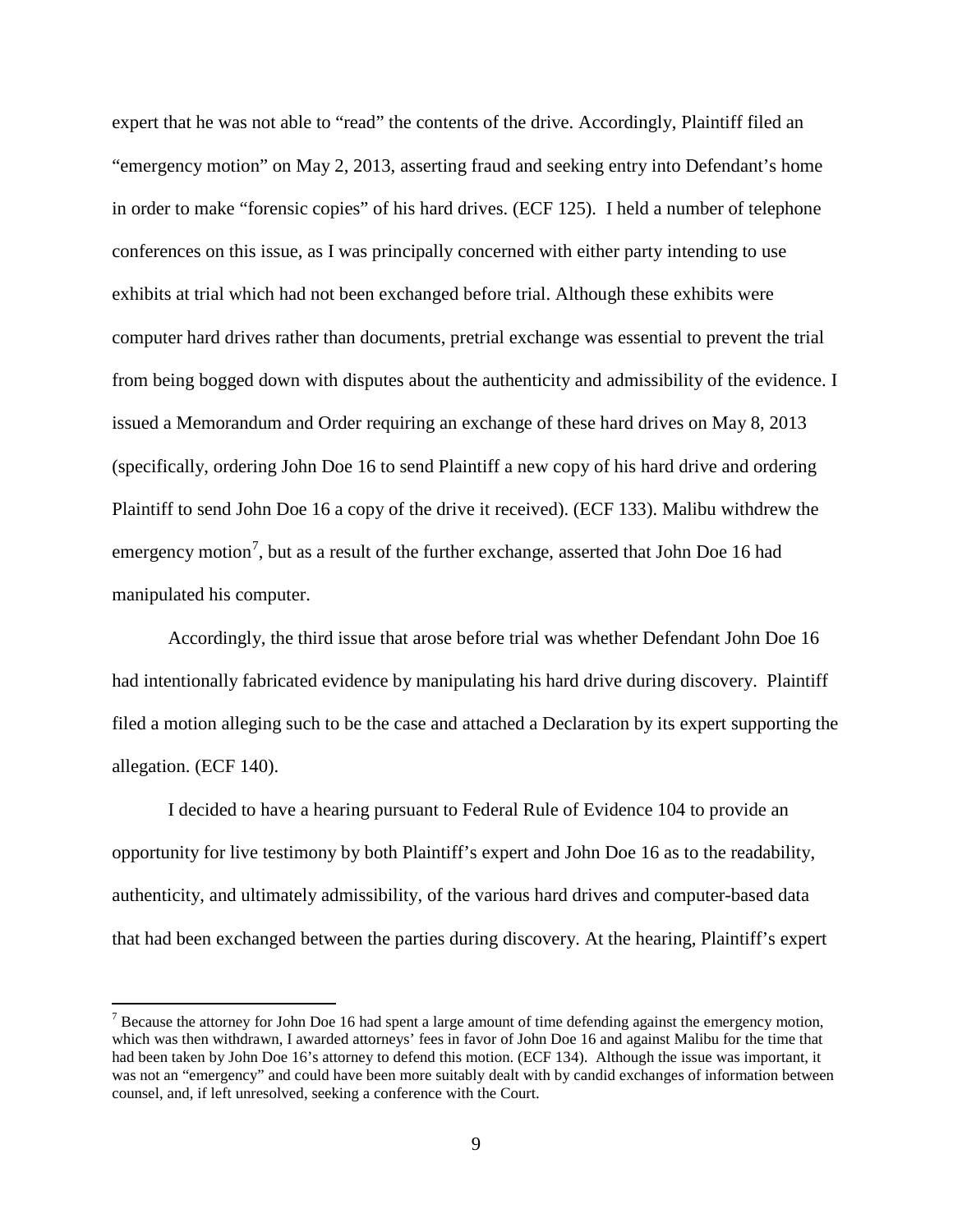testified telephonically and through a streaming internet video shown in the Courtroom in Philadelphia. He related his opinions as to both the "readability" and fabrication of evidence issues. First, Plaintiff's expert reiterated the conclusions expressed in a written report, that John Doe 16 had intentionally produced a non-readable hard drive as part of discovery. Second, he testified that after inspection of the second hard drive produced by John Doe 16, he concluded the Windows operating system had been installed on John Doe 16's desktop computer on November 11, 2012. This was three days after Malibu had served John Doe 16 with a subpoena for his computer records, including copies of his hard drives. Accordingly, Plaintiff's expert testified that in his opinion, John Doe 16 had "wiped clean" his desktop computer after receiving the subpoena, likely to conceal evidence of BitTorrent software or downloads.

 John Doe 16 testified himself. He admitted that he had a good deal of expertise about computers and owned three computers at his home, including a handmade desktop. He denied making any distortions or changes to the hard drives of any of the computers to make them nonreadable, denied downloading BitTorrent software or any of Malibu's movies, and denied installing Windows to "wipe clean" his desktop computer on November 11, 2012. In view of this denial, there was no longer any justification for him to proceed anonymously. He identified himself as Bryan White.

 John Doe 16 testified that the date of November 11, 2012, which appeared as the installation date for the operating system on his desktop, was not necessarily correct, because he had just been typing "1's and 0's" on the date that he started the operating system. He testified that the date of November 11, 2012 was not necessarily an accurate date.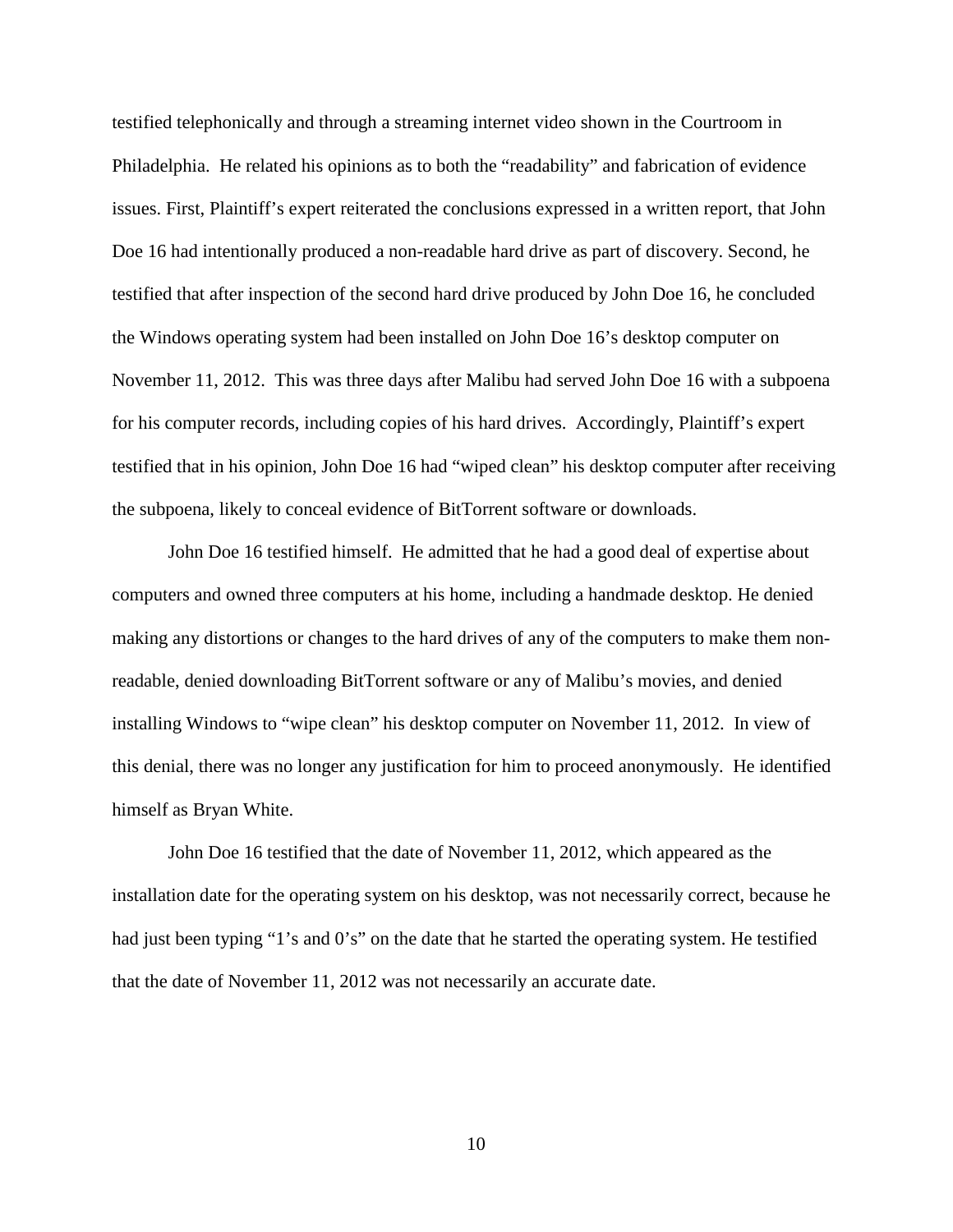As a result of these open disputes, the Court decided to appoint an independent expert under the Federal Rule of Evidence 706, and designated Louis Cinquanto as the expert.<sup>[8](#page-10-0)</sup> I met with Mr. Cinquanto and indicated to him the computer technology issues which needed an impartial investigation.

 Since the jury trial would start June 10, 2013, the expert's testimony would help ensure trial time would not be consumed with the very technical disputes that could be possibly resolved prior to trial. At the least, the Court-appointed expert could testify as a "neutral" witness on computer issues.

 The Cinquanto report supported John Doe 16 on the "readability" issue, concluding that Plaintiff's expert, although claiming to have made a "forensically sound" copy of the initial hard drive produced by John Doe 16, had taken the hard drive out of its enclosure. Mr. Cinquanto's report concluded that the expert should also have tested the hard drive while inside the enclosure, and if the expert had done so, he would have found the hard drive perfectly readable. Prior to jury selection, Malibu's counsel acknowledged that Mr. Cinquanto was probably correct on this point.

 On the second dispute, regarding whether John Doe 16 had "wiped clean" his personal desktop computer after having been served with a subpoena on November 8, 2012, Mr. Cinquanto concluded as follows:

"I also examined the configuration of the defendant's original tower unit referred to as the John Doe Desktop. It was configured using 2 drives, a 240GB Solid Strate drive ("240GB SSD") and 1TB drive. There is nothing unusual about this configuration. The 240GB SSD appears to be the primary drive and contains among other things, a Windows 7 operating system.

<u>.</u>

<span id="page-10-0"></span><sup>&</sup>lt;sup>8</sup> Mr. Cinquanto had previously done computer litigation support in a case before me and had testified as an expert on computer issues before other judges. He owns a computer services firm in Philadelphia which provides technical advice to counsel and businesses and also provides courtroom support for presentation of digital evidence.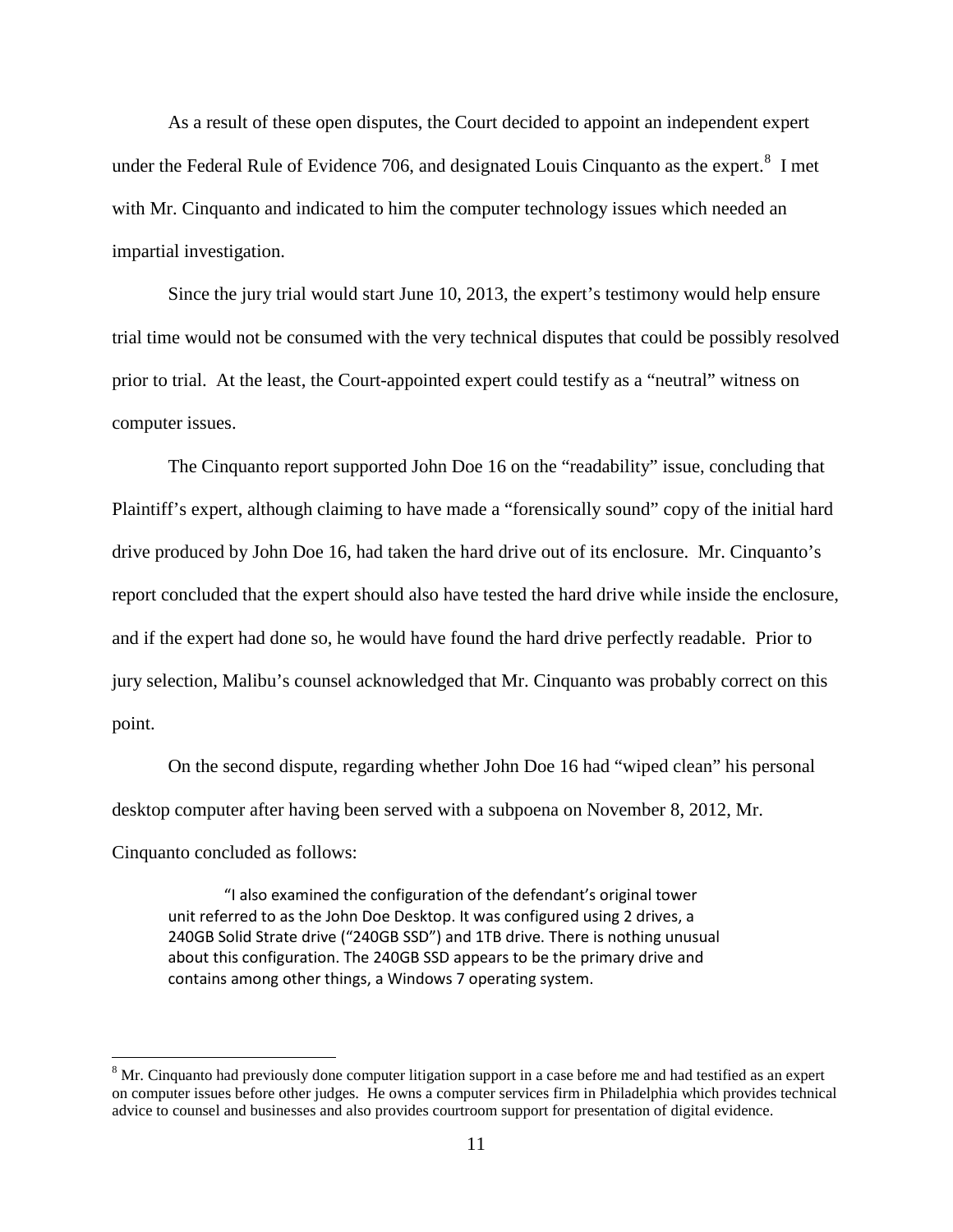The Windows operating system appears to have been installed on 11/11/12 on the 240 GB SSD; however, since the installation time of the operating system generates the installation date/time using the installer's input, the time is as accurate as the user types it. This determines the accuracy of the timestamp.

Furthermore, I found no evidence to lead me to conclude with certainty that there was a prior functioning operating system on either the 240 GB SSD or the 1 TB desktop drives."

Largely, as a result of Mr. Cinquanto's report, which was conveyed to counsel several days before the trial was scheduled to start, John Doe 16, who to this point had denied any liability, authorized his counsel to admit that he had downloaded Plaintiff's copyrighted works, had "wiped clean" his desktop computer and installed a new operating system to conceal the downloading, and had testified falsely at the Rule 104 hearing.

When the Court convened on June 6, 2013 for jury selection, I was advised of this development, which meant that John Does 1, 13, and 16 were now all going to admit liability. I was also advised that Plaintiff had reached private and confidential settlements with Does 1 and 13, which included their remaining anonymous. I decided to bifurcate the issue of damages as to John Does 1 and 13 –this would enable the Court to enter a judgment of liability as to all three defendants, to enter a judgment of damages only as to Bryan White (John Doe 16), and to preserve the anonymity of Does 1 and 13 at trial. $\degree$  Malibu requested the opportunity to introduce testimony as background for the determination of damages against Bryan White. Thus, the entire focus of the non-jury trial was to establish a record, following which I would make a determination as to the amount of damages to be found against White.

<u>.</u>

<span id="page-11-0"></span> $9<sup>9</sup>$  I required these two Defendants to place their full names and addresses in a sealed envelope which would remain *in camera* unless good cause shown otherwise.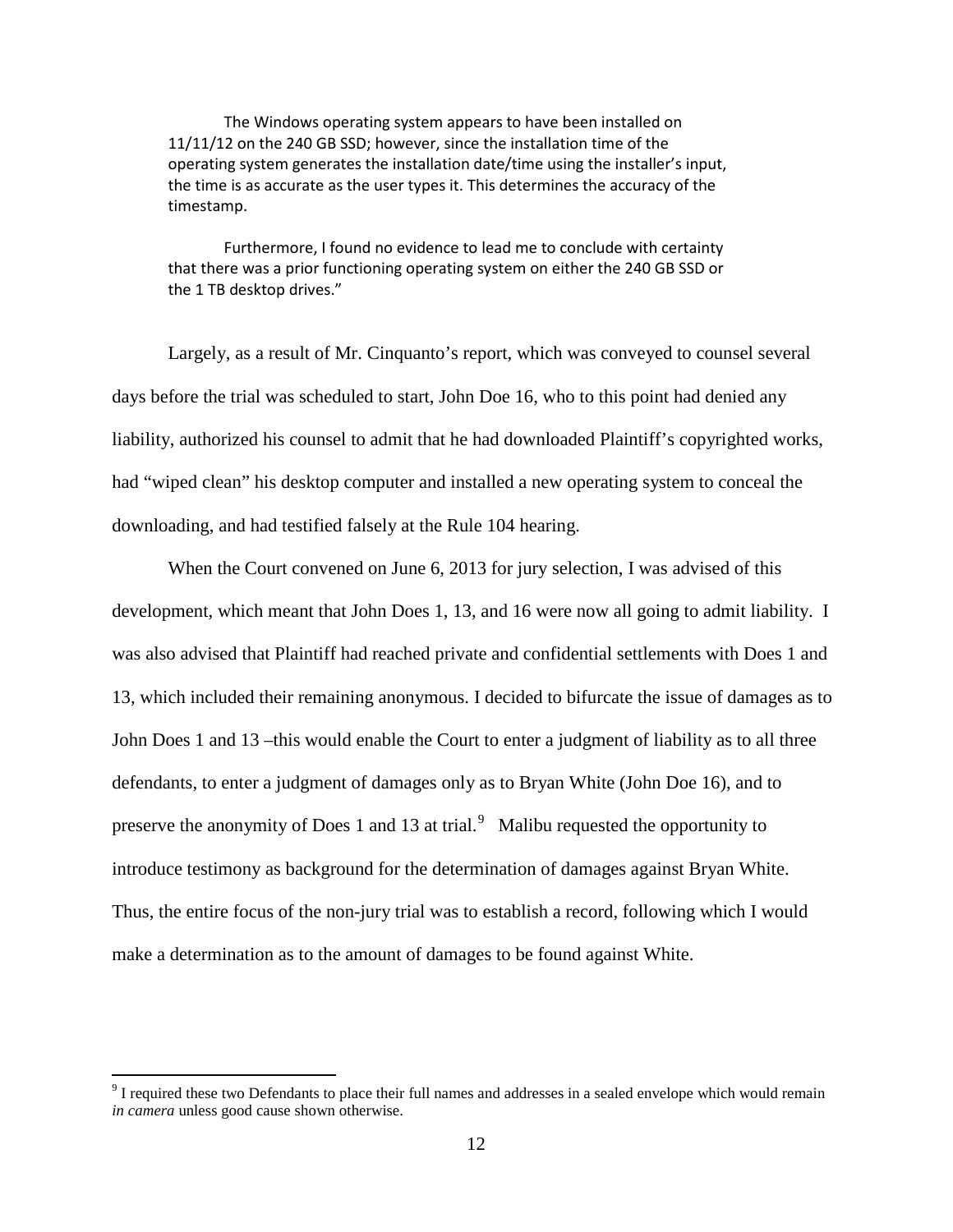#### **Summary of Trial Testimony**

 Malibu is owned by Colette Field and her husband Brigham Field. Ms. Field testified credibly at trial. Malibu's products are sold through its subscription based website which uses the domain name [www.x-art.com.](http://www.x-art.com/) For the first couple of years of its existence, Malibu had a production budget of between \$150,000 and \$200,000 a year. It now spends over \$2,000,000 a year to produce its movies. Its subscriber base has grown from about 500 in year one to approximately 50,000 now.

Malibu spends substantial amounts of money to operate its business. Malibu's expenses include compensation to actors, payments for servers and website maintenance, and purchases of bandwidth, among other things. Malibu's subscription base has not increased over the last several years because people are downloading its movies from free via the BitTorrent Protocol.

In May 2013, Malibu estimated over 80,000 people illegally downloaded Malibu's movies in the United States through BitTorrent and over 300,000 people illegally downloaded Malibu's movies in the fifteen countries that IPP, Ltd., Malibu's investigator, tracks. This represented a typical month. Malibu subscribers routinely ask Malibu why they should pay a subscription fee when they can get its movies for free through BitTorrent. Since it has real costs, Malibu cannot compete with free copies of its movies.

Twice in 2013, unknown third parties hacked into Malibu's servers and put its movies onto BitTorrent prior to the time that these movies were released onto Malibu Media's website. These incidents cost Malibu thousands of dollars in lost subscription revenue. Malibu now encrypts its movies prior to releasing them, and these enhanced security features cost Malibu approximately \$15,000 a month. Nonetheless, they do not stop the infringement from occurring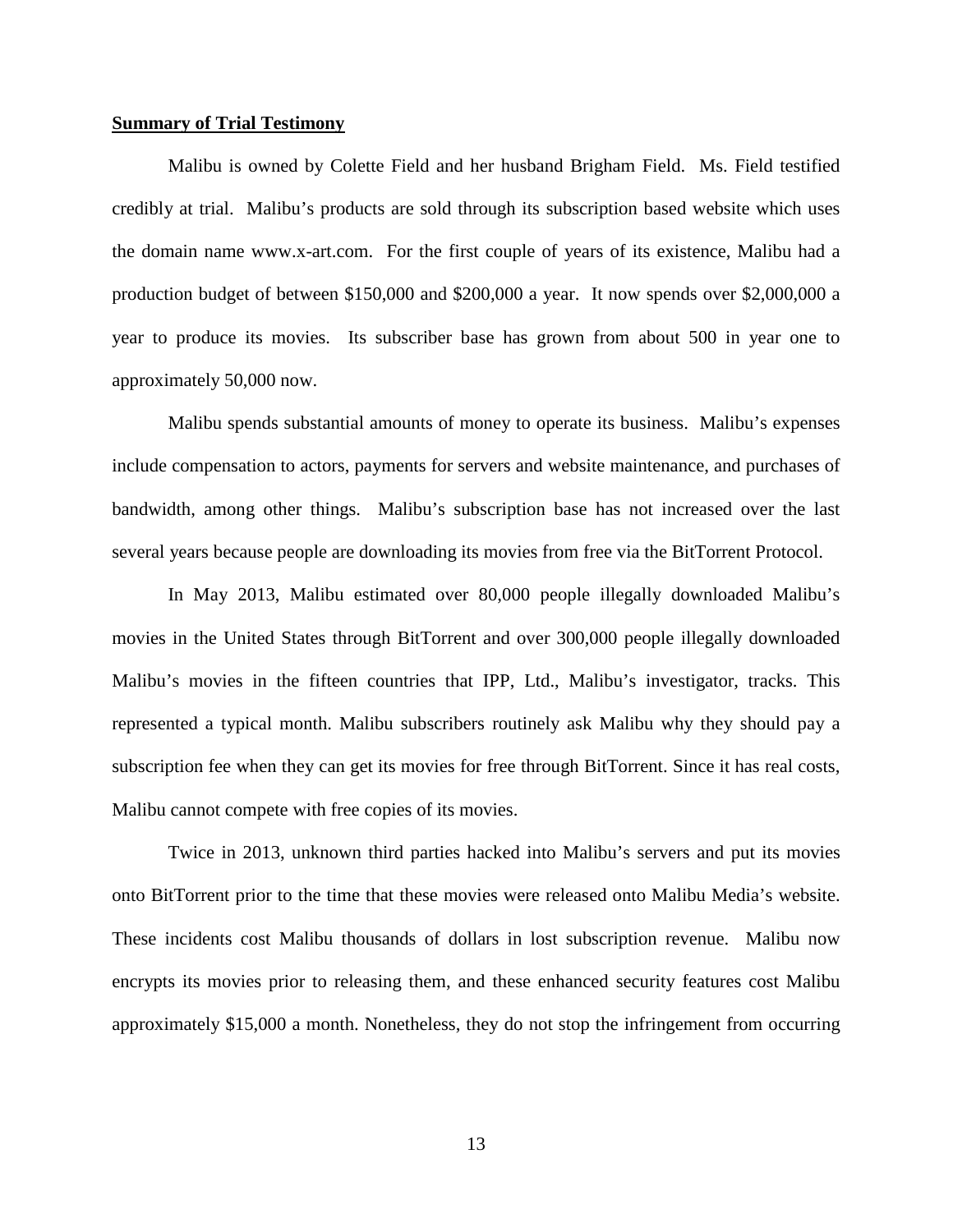once the movie has been unencrypted and then viewed. All it does is stop the theft of its movies prior to release.

Malibu's subscribers have also complained that they can download its movies faster from BitTorrent than they can from its website. Consequently, Malibu started spending approximately \$20,000 more a month this year to make its downloading speed faster than that which can be achieved through BitTorrent.

Many torrent websites, including The Pirate Bay, do not respect U.S. Copyright laws and intentionally situate themselves in countries outside the reach of copyright laws. Ms. Field testified that she believes that this makes stopping the problem of BitTorrent piracy by suing the torrent websites prohibitively expensive and unlikely to succeed. Moreover, the BitTorrent software developed by BitTorrent, Inc. can be used for legitimate non-infringing means. Ms. Field testified that she believes suing BitTorrent, Inc. would be prohibitively expensive for Malibu Media.

The evidence that Malibu presented at trial was persuasive as to the fact that it had suffered real damages as a result of illegal downloading of its movies through BitTorrent. At the close of trial, I summarized some of the precedents on damages in copyright cases, and stressed the importance of enforcement of copyright laws when the facts warranted a finding of infringement.

In this case, there was no question about the willfulness of the conduct of John Doe Defendants 1 and 13 and of Bryan White. The only relevant factors that I found warranted some mitigation of damages was the fact that White did not make any profit from his infringement, that he had no prior record of infringement, and that he could not be solely responsible for the large amount of damages that Malibu had suffered as detailed above.